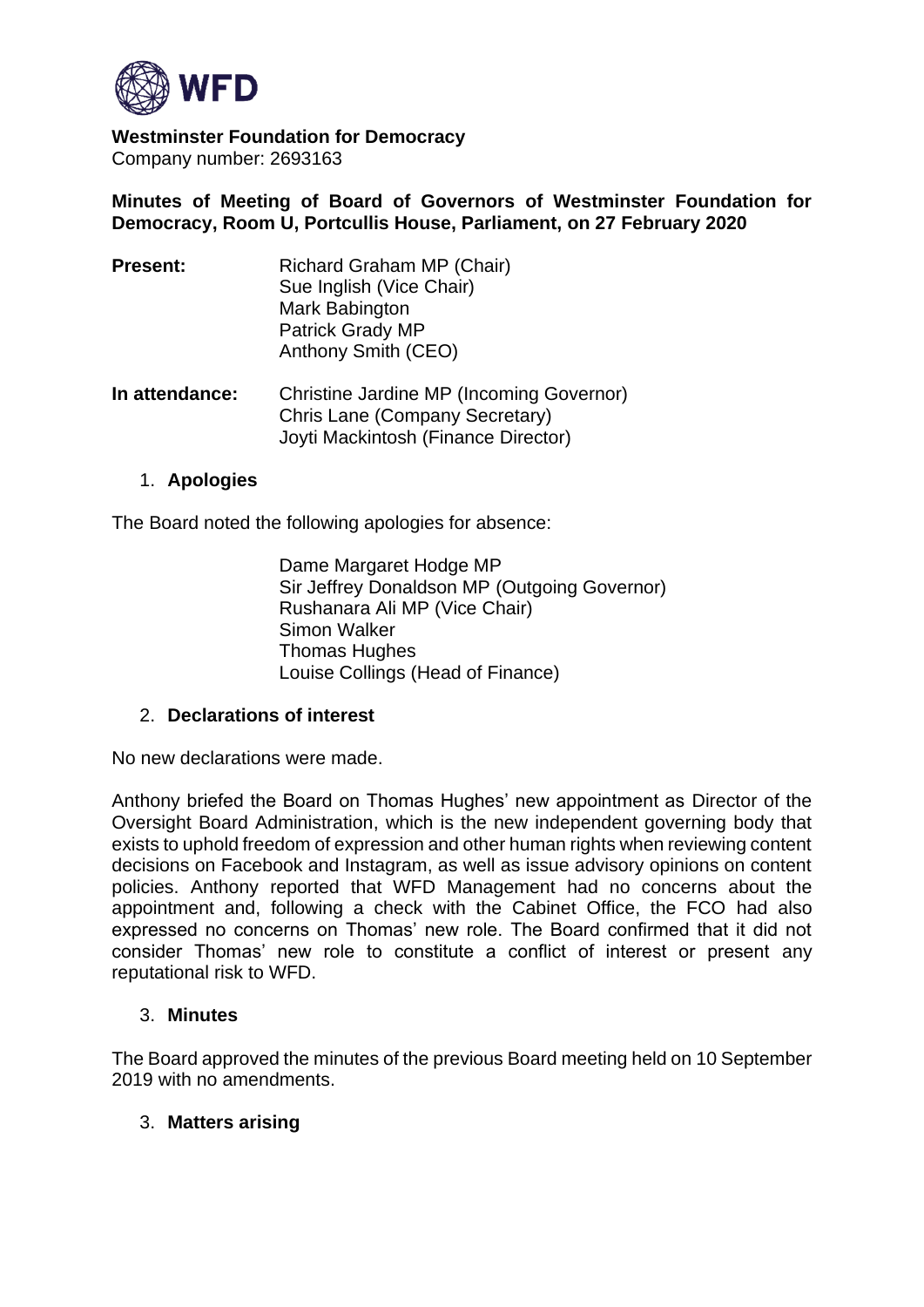Governors reviewed the progress on the eight action points arising at Board meetings dating back to 29 November 2018. The Board noted that:

- One action (letter to Sir Martin Davidson) is complete and one further action is part-complete (subject to the PPOs participation in the Board away day)
- Four actions are deferred as they relate to suggested agenda items for the Board away day.
- Two actions are ongoing insofar as they relate to regular engagement with British Council and Wilton Pack and the appointment of a replacement Conservative board member.

The Board agreed that the away day ought to be scheduled from 10am to 4pm, with an optional additional hour, and hosted at WFD's offices on 14 May 2020. The Board suggested that the away day would benefit from showcasing WFD's work around the world, with country office representation if possible, and an in-depth strategic discussion. Careful thought should be given to who from the FCO and DFID could be invited to specific sessions.

## **Governance**

4. CEO's report

Anthony presented the CEO report, focusing on recent engagement with HM Government officials, the Foreign Affairs Committee Chair, and Lords International Relations Committee, in relation to WFD's mandate, the forthcoming Integrated Review, and the Spending Review. Anthony added a note recognising WFD's recent investments of time and money in strengthening its internal systems capability and staff capacity.

The Board noted the report and endorsed Management's proposal to proactively identify opportunities to engage with both Reviews, with the full support and participation of Board members. The Board discussed ideas that could be drawn together as a campaigning approach linked to the need and opportunity for stronger democratic institutions and practice around the world. The Board agreed that this would need to press the case for change from the perspective of both values and interests, with an emphasis on the latter, and highlight WFD's unique value proposition. It is necessary to remake the case for democracy, in the context of other human rights and good governance objectives, and to align this case to tangible benefits to the UK.

#### **Action: Management to circulate to Governors the draft slide deck prepared to set out WFD's outline proposition to the Reviews.**

**Action: In consultation with the Chair, Management should prepare an engagement plan to guide the range of activities, including those involving Board members, required to build support for recognising the significant contribution of democracy strengthening activities as part of the Integrated Review and Spending Review. This plan should include creation of documents to be submitted to the Reviews.**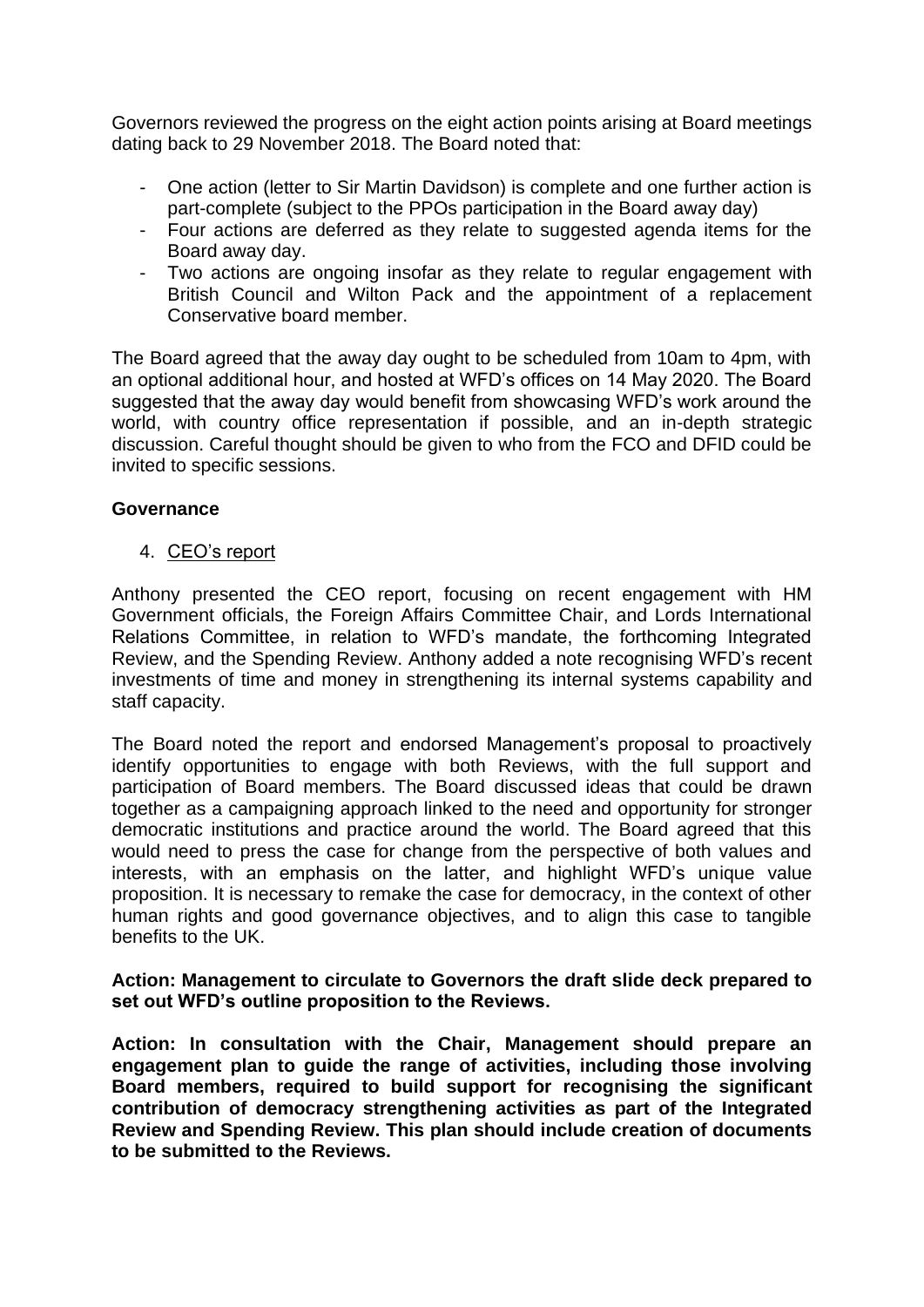The Board further noted that Management intends to commission a stakeholder perceptions survey to help inform this work. The Board suggested that an idea to hold national or regional meetings around the UK should not be considered a priority at this time.

## 5. Board Governance

## *Governance Handbook*

Chris presented the final draft of the Governance Handbook, drawing attention to the new section added on governance arrangements during election cycles and the revised delegation of financial authorities. The Board resolved to approve the Governance Handbook and adopted it as byelaws in accordance with Article 54 of the Articles of Association.

The Board noted that 2019-20 had been a challenging year for maintaining an effective governance structure for WFD due to the political context and recognised the important role played by the independent Governors. This would be reflected in the Annual Report and Accounts. However, moving forward, the Governor were optimistic that engagement levels can and should improve.

#### *Framework Agreement*

The Board noted that WFD Management had now concluded negotiations with the FCO on a new form of Framework Agreement, to replace the 2013 Management Statement. Chris advised the Board that the ARC had been briefed on the draft Agreement and a summary of the key features of the new Agreement had been set out in the paper included in the Board pack. Chris clarified that there was now flexibility to grow the Board beyond the target of 10 members, excluding ex-officio members, should the Board ever wish to propose this. The outstanding issues noted in the report have now been resolved, namely:

- Whilst the FCO has granted WFD the right to hold reserves, this has been subject to some constraints due to the impact of consolidation of WFD's annual financial statements with the FCO. However, WFD and the FCO have agreed that WFD will have freedom to deal with the reserves up to the value of £50,000 per transaction or £100,000 in aggregate, which WFD Management considers is reasonable.
- There is explicit recognition of greater flexibility of annual grant-in-aid draw down over a spending review cycle.
- We have agreed and documented our understanding that WFD would not be expected to plan or provide for its own winding-up from reserves (or otherwise).

The document had now been reviewed and approved by HM Treasury and would be signed by the Permanent Secretary of FCO in due course.

The Board endorsed the Framework Agreement and resolved to approve the delegated authority of the CEO to sign the Framework Agreement on behalf of WFD.

## *Board and Committee nominations*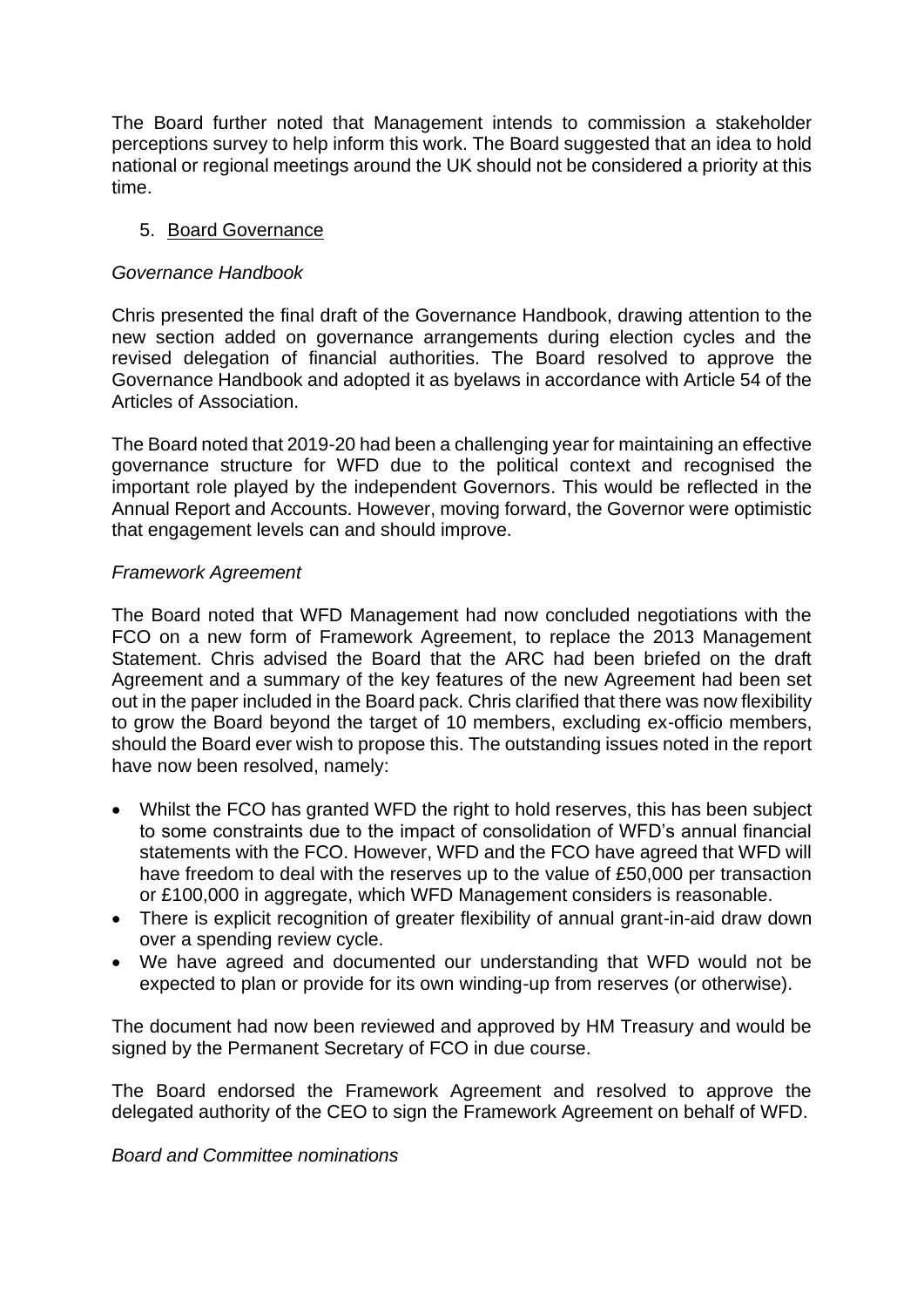The Board noted that Christine Jardine MP had been nominated as Sir Jeffrey's successor and was attending this meeting as an observer, pending formal approval of her appointment by the Foreign Secretary. WFD Management understands that the appointment is with the Foreign Secretary's Private Office and should be addressed shortly.

The Chair advised that he continued to be in discussions with relevant Party officials in relation to the proposed replacement for Andrew Rosindell as Conservative Party representative, but no decision had yet been made.

Anthony and Chris advised the Board that Management has been in discussions with several candidates for co-option to the Board's three committees. There are three qualified individuals, with relevant experience and expertise, who have been proposed for the ARC; two individuals for the PQC; and one individual for the People Committee. The Board resolved to approve the delegated authority of each Committee Chair to appoint up to two individuals as co-opted members of each Committee, subject to prior notification of the proposed appointments to the Board, via the Chair, before confirmation.

## **Action: Committee Chairs to appoint co-opted members prior to the next round of Committee meetings**

## *People Committee*

The Board approved the revised Terms of Reference for the People Committee.

## **Oversight and Performance Monitoring**

## 6. Report of Programme Quality Committee (PQC) meeting

Deferred due to lack of time.

## 7. Report of Audit and Risk Committee (ARC)

Deferred due to lack of time.

8. Report of the People Committee

Deferred due to lack of time.

9. Quarterly Progress Report

The performance information as presented in the Board Progress Report and included in the Board pack was taken as read.

The updated Corporate Risk Register as included in the Board pack was taken as read.

## 10.Annual Plan and Budget – 2020/21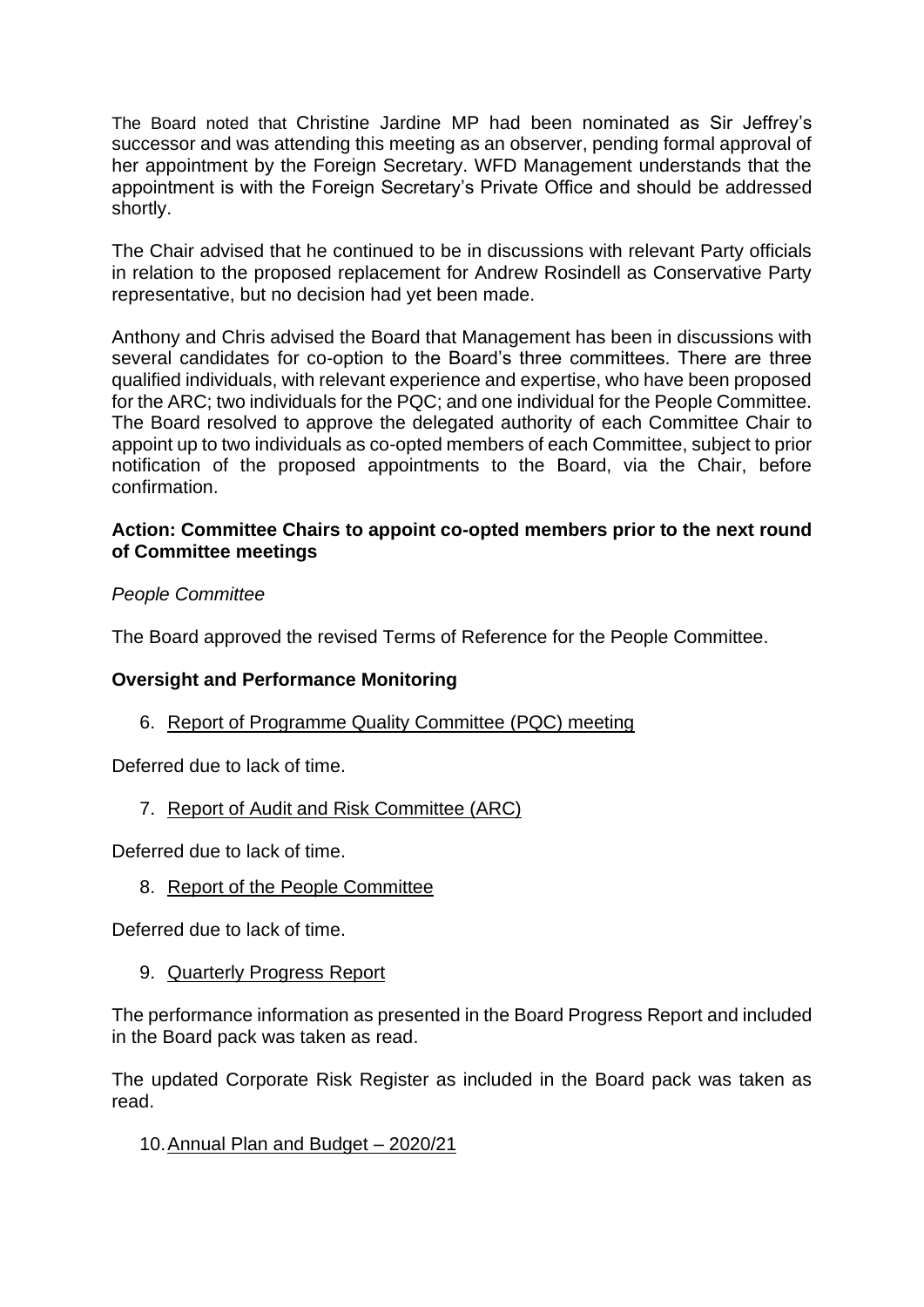## *Annual Plan & Budget*

Chris presented the Annual Plan for 2020/21, which would focus on three priorities:

- 1. Demonstrate quality and impact across our programmes;
- 2. Become a high performing organisation; and
- 3. Advance our ambitions.

The Board noted that each priority was supported by several key deliverables. At its March meeting, the Executive Management Team will develop a series of metrics or key performance indicators to monitor the health of the organisation. These will be reported on to the Board.

The Board endorsed the Annual Plan for 2020-21, subject to an adjustment to priority 3 to include a clear deliverable related to engagement with the Integrated Review and Spending Review.

Joyti introduced the Budget for 2020-21, which is aligned to the Annual Plan. The Budget proposed an increase in income of 17% year-on-year, with a corresponding increase in expenditure. The Board noted that the forecast income and expenditure for FY20-21 is £19.5m. WFD's core grants from the FCO and DFID are projected to remain static, with the increase in income entirely derived from WFD's growing portfolio of third party funding from FCO, DFID, and other institutional donors. Joyti clarified that the proposed increase in Programme expenditure was largely variable, rather than fixed, and aligned to the increase in third party income. If the income is not secured, the additional expenditure will not be incurred. The Board noted that, whilst the overall percentage of overhead costs remains at around 12% of total expenditure, there is a 10% increase proposed next year in corporate service costs in order to better support WFD's larger and more complex portfolio. London staffing is projected to grow, but 70% of the increase is linked to expansions in Programme delivery staff or technical experts who can be charged to grants.

The Board endorsed the Annual Budget for 2020-21.

## *Allocations to PPOs*

The Board noted that the overall envelope for political party office expenditure remains at £2.4m and approved the proposed allocation in FY 2020/21, which tracks the distribution in FY 2019/20.

#### **Action: WFD Management to prepare an options paper reviewing the current PPO allocation methodology and proposing a range of alternatives ready for a Board discussion prior to FY 2021/22.**

## 11.Update Mid-Term Review of WFD strategic framework

The paper setting out a briefing on the Mid-Term Review, as included in the Board pack, was taken as read. The Board noted that the away day on 14 May 2020 would include an agenda item on this.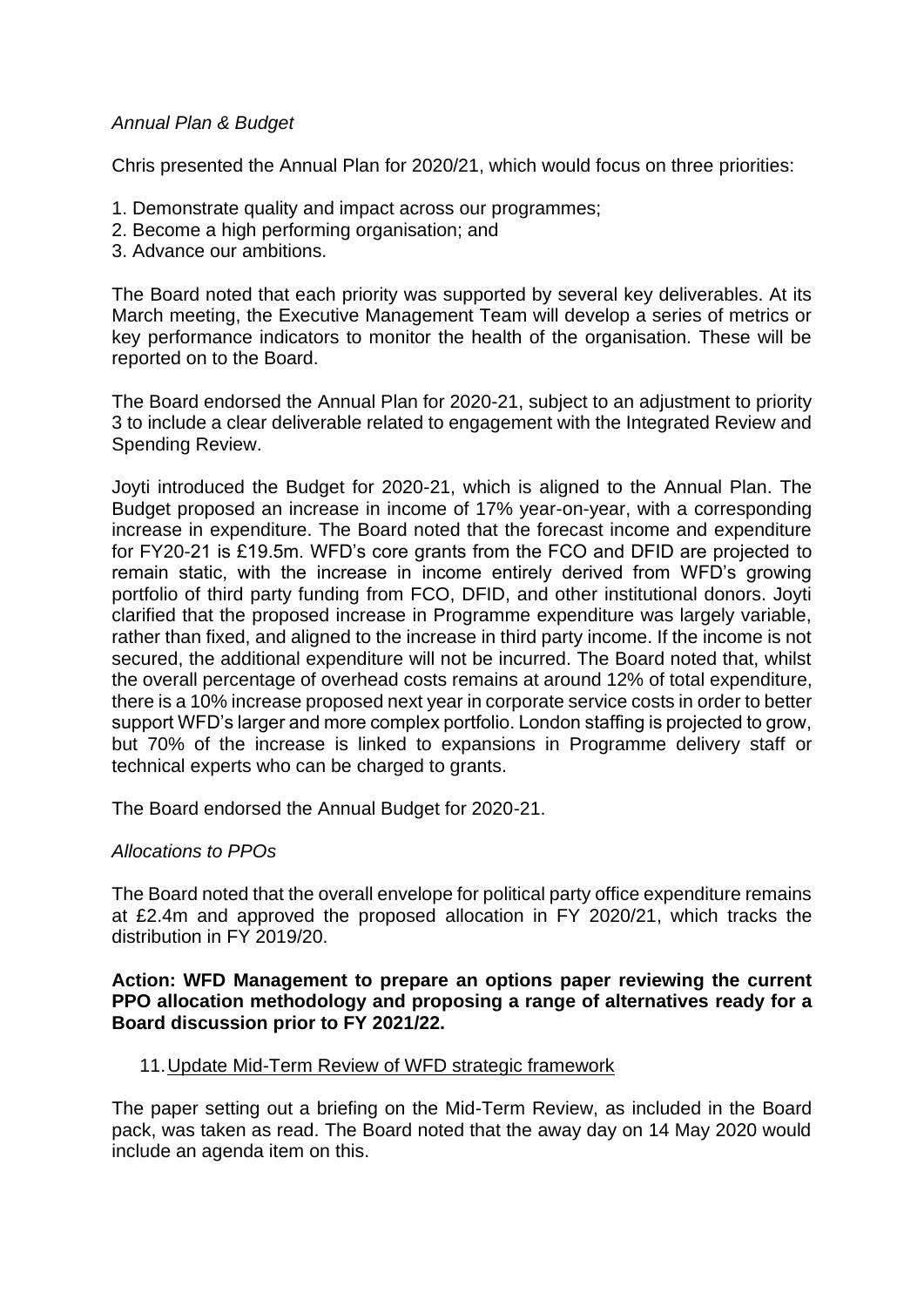12.Board priorities for 2020-21 and WFD/Governor engagement Deferred due to lack of time.

**Action: The Chair requested that Governors provide any comments on the proposed Board priorities and WFD/Governor engagement papers in writing to the Company Secretary.**

## AOB

Date of the next meeting: 18 June 2020 Away Day: 14 May 2020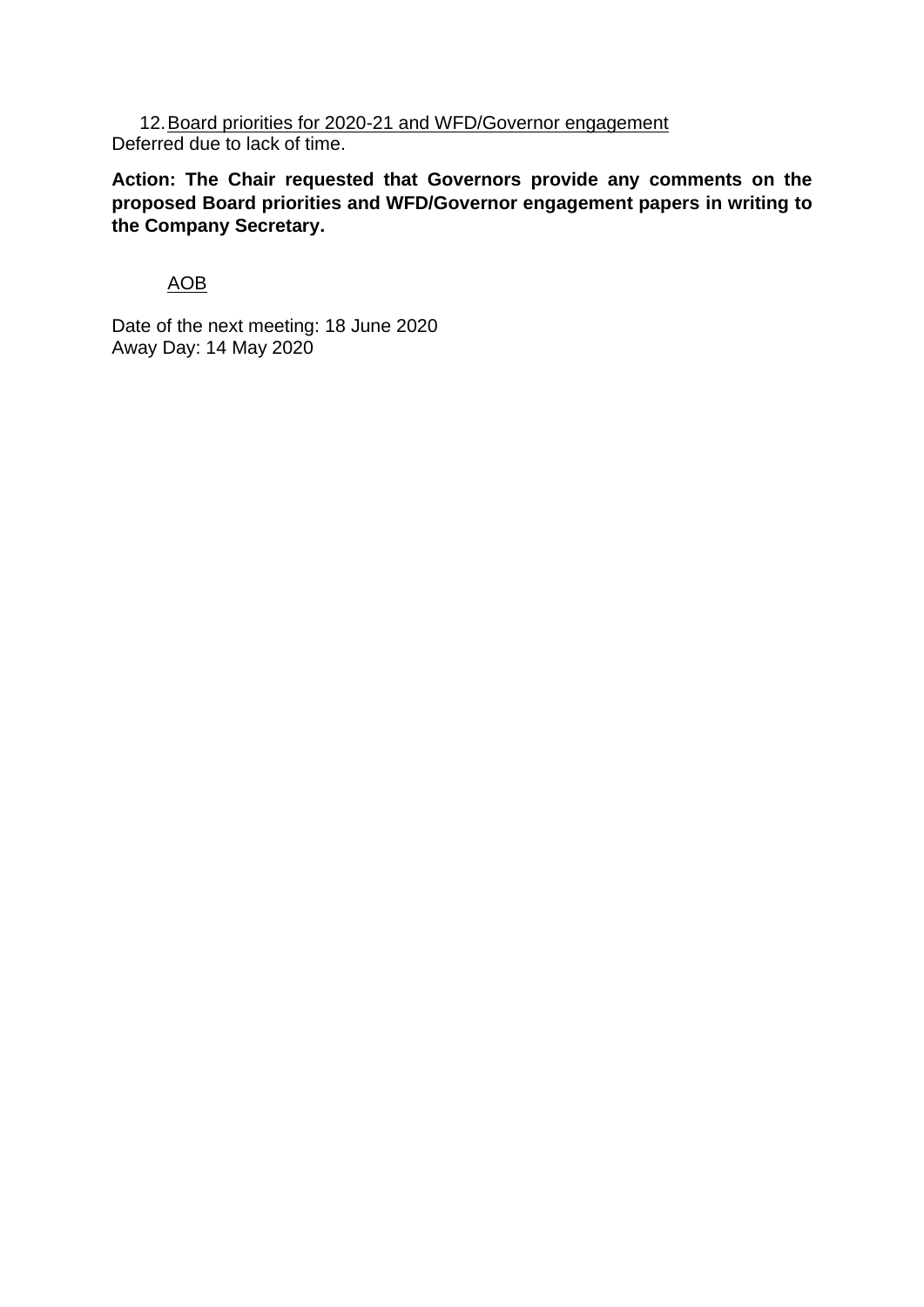

**Westminster Foundation for Democracy** Company number: 2693163 

## **Minutes of Meeting of Board of Governors of Westminster Foundation for Democracy, on 18 June 2020**

Meeting VIA ZOOM: 9:30-11:30am

**Present:**      Richard Graham MP (Chair) Sue Inglish (Vice Chair) Christine Jardine MP Mark Babington Patrick Grady MP Anthony Smith (CEO) Thomas Hughes Simon Walker

#### **In attendance:**

Chris Lane (Company Secretary) Joyti Mackintosh (Finance Director) Lizzy Millar (Board Secretary) Fulvio Menghini (Heads of Communications) for item 6 only

## **1. Apologies**

The Board noted the following apologies for absence:

Dame Margaret Hodge MP Rushanara Ali MP (Vice Chair) Louise Collings (Head of Finance)

The meeting was quorate.

## 2. **Declarations of interest:**

None were raised.

## 3. **Minutes and matters arising**:

The Board approved the minutes of 27 February 2020 with all actions complete apart from:

**Action 2:** Board away day had been postponed because of COVID-19. The Board agreed that, subject to COVID-19 considerations, the Board meeting currently scheduled for 10 September 2020 should be extended to allow for a Governors' away day.

**Action 4**: Engagement plan to be covered by item 10 in the agenda

**Action 5**: Since last Board, Helen Mealins and Atish Gonsalves have been co-opted to the PQC and Khalid Hamed has been co-opted to the ARC. Helen brings expertise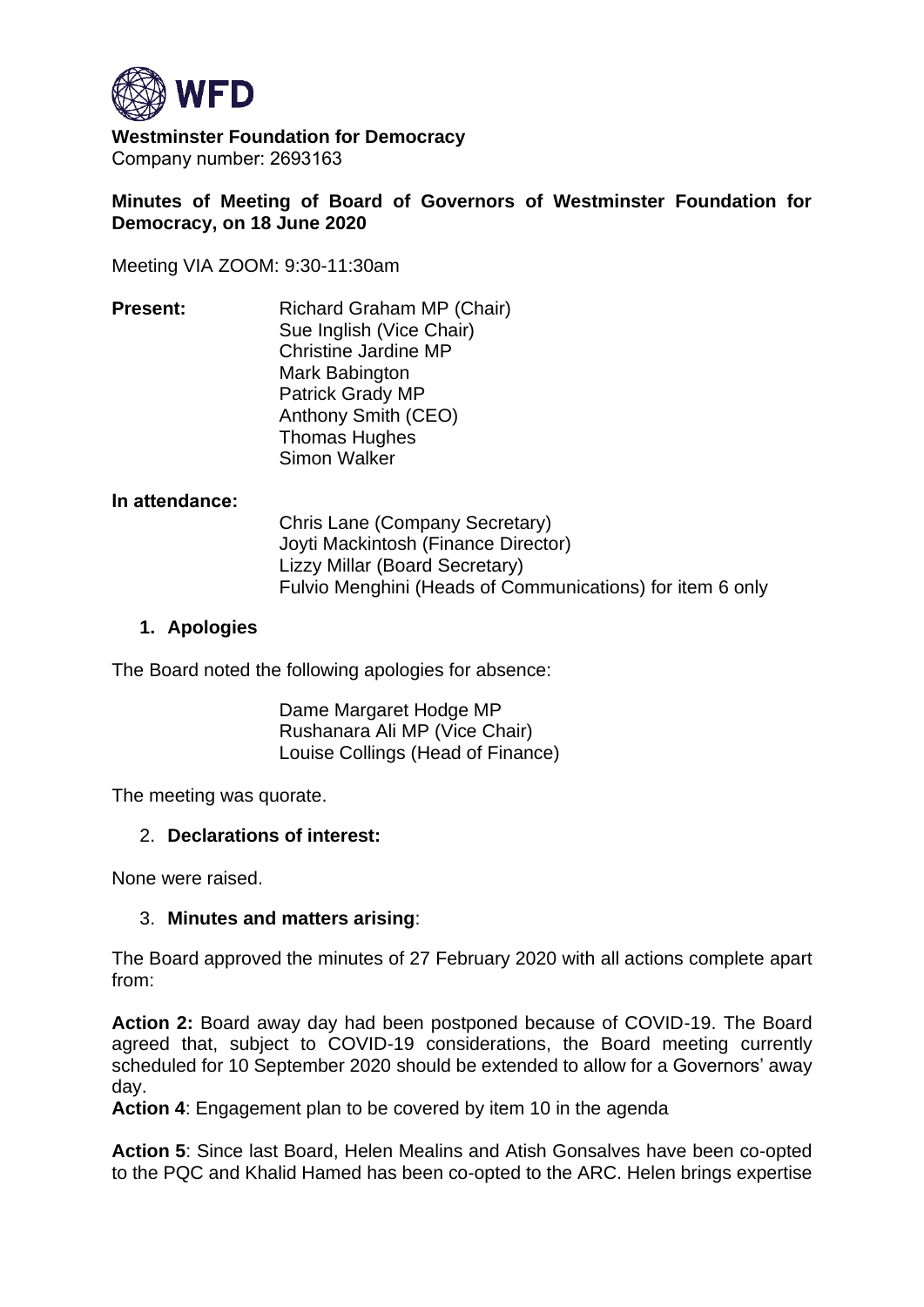in international governance, evaluation and monitoring; Atish in e-learning and Khalid in public auditing. It had not yet been possible to co-opt any additional member to the People Committee, although efforts are ongoing. The Board welcomed them all warmly.

**Action 10:** WFD Management is to prepare an options paper reviewing the current PPO allocation methodology and proposing a range of alternatives ready for a Board discussion at the Board meeting in February 2021.

**Action 12:** No comments had been received from Governors on the proposed Board priorities for 2020-21 (namely WFD strategy and new opportunities, risk appetite and sustainability, programme impact, and Board effectiveness). As such, the priorities could be deemed agreed.

## **4. CEO's Report:**

The CEO summarised highlights of his written report. WFD had rapidly responded to the pandemic by pivoting programmes and providing staff the capability to work from home. Whilst the funding outlook for this financial year seemed stable, the CEO advised that the next financial year would be a great deal more uncertain. Business was continuing and WFD had recently received new grants to run activities in Armenia and the Philippines.

The immediate focus would be on identifying ways to make a case for democracy and human rights at the heart of the combined FCO and DFID, contribute evidence to the Integrated and Spending reviews, and build stronger relationships for strategic and operational collaboration with other arms-length bodies such as Wilton Park and the British Council, and the FCO. Additional investment will be critical to address the democratic governance issues exacerbated by the pandemic.

The Board accepted the CEO's report as presented and noted that there were risks and opportunities in the proposed merger of FCO and DFID. WFD will need to monitor these closely and prepare for a range of scenarios, including both challenges, such as the anticipated fall in the value of 0.7% earmarked for overseas development assistance, and the positives such as a clear set of UK outcomes and priorities.

The Board supported Management's efforts to engage with other arms-length bodies and welcomed the proposal, made to the FCO, to establish a working group to focus on the building the UK's role in defending and advancing democracy following Brexit and COVID-19.

## **ACTIONS**:

- **Chair to send a letter to the Foreign Secretary setting out WFD's position on additional steps to be considered as part of the merger and Integrated Review.**
- **CEO to circulate, once developed, WFD's proposed submission to the Integrated Review and Spending Review for Board member comments.**
- **5. Board Governance**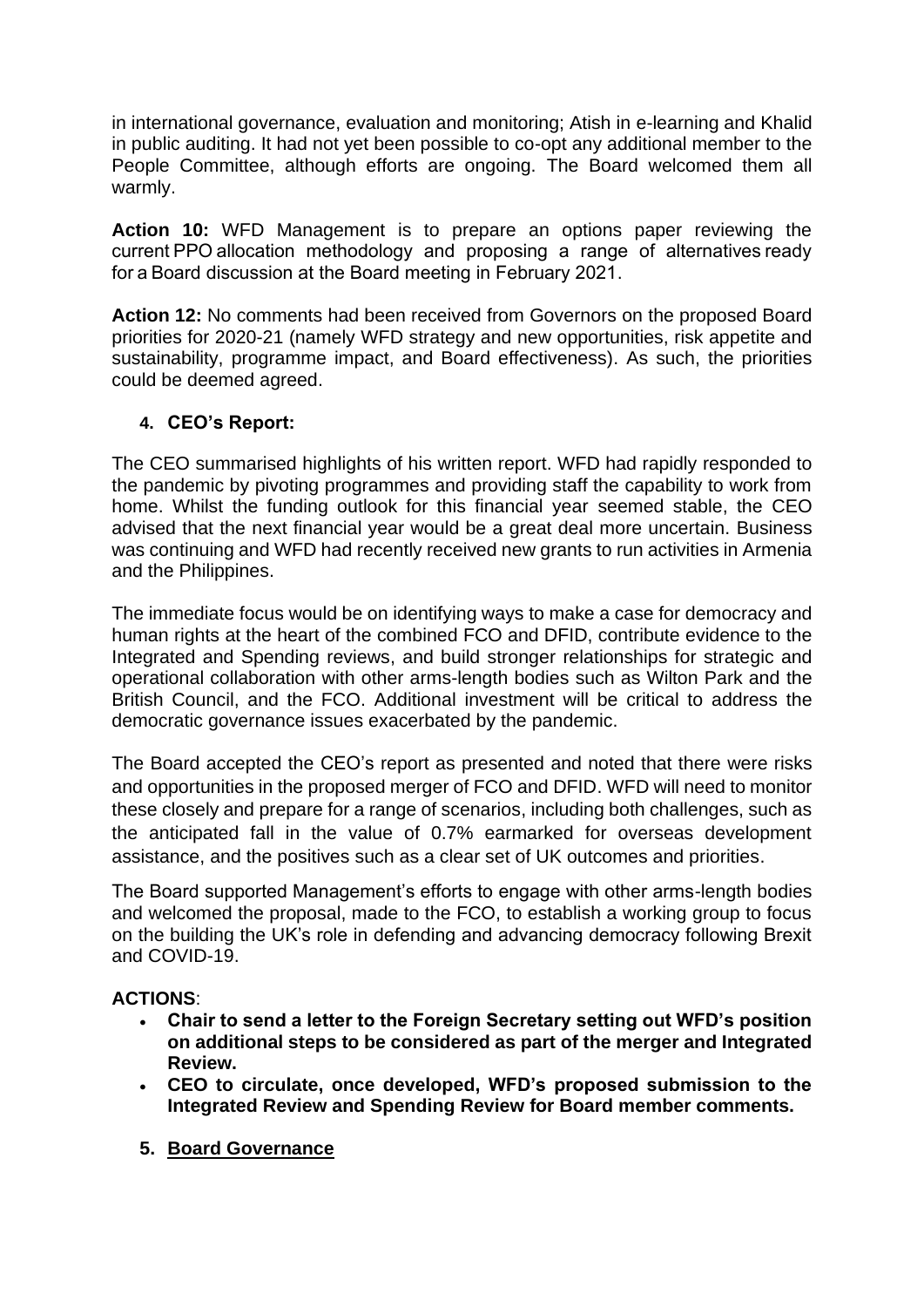The Board accepted the Governance paper as presented. The Board noted that the Framework Agreement with the FCO had now been signed on behalf of the FCO and WFD and welcomed the appointment of new co-opted members to the ARC and PQC.

The Board noted an update on the preparation of the draft Annual Report & Accounts and the external audit process, currently underway.

#### **DECISION:**

**The Board resolved to approve the delegation of authority to the ARC to approve Annual Reports & Accounts for FY 19-20.**

#### **Oversight and Performance Monitoring**

## **6. Report of Programme Quality Committee (PQC) meeting, 13 February and 4 June 2020**

Thomas Hughes provided a verbal update on the key matters arising at the recent PQC meetings:

- successfully pivoting activities to online delivery or outcomes to respond to the pandemic.
- enabling parliaments to carry out post-legislative scrutiny of emergency laws.
- expanding the thematic focus on inclusion (giving examples of programmes involving women leadership in Nepal and Maldives and PWD in the Philippines).
- enhancing the use of the Evidence & Impact Hub.
- launch of the new global Pandemic Democracy Tracker.

The Board welcomed the launch of the new Pandemic Democracy Tracker. Board members suggested that the UK should not be included in the tracker, but similar information could be hosted by a partner, for example the Institute for Government, and signposted by WFD.

# **7. Report of Audit and Risk Committee (ARC), 11 February and 8 June 2020**

Mark Babington gave a verbal update on matters arising at the recent ARC meetings.

Under its delegated authority, ARC will convene on 6 July 2020 to review and approve the draft annual report and accounts for FY 2019-2020.

BDO was currently testing data provided by WFD to comply with a new accounting provision, IFRS 16, relating to the treatment of leases. WFD had also requested and was now waiting for the final version of a letter of comfort from the FCO.

Mark explained that the letter of comfort would amount to an assurance that WFD's obligations would be met over at least a 12-month period and would enable the Board, acting through the ARC, to approve the accounts as a going concern. This did not need to be noted in the annual accounts nor raised with donors.

The Board noted that the meeting on 11 February had not been quorate. However, the Vice Chair, Sue Inglish, had kindly agreed to join part of that meeting to ensure key agenda items could be fully considered.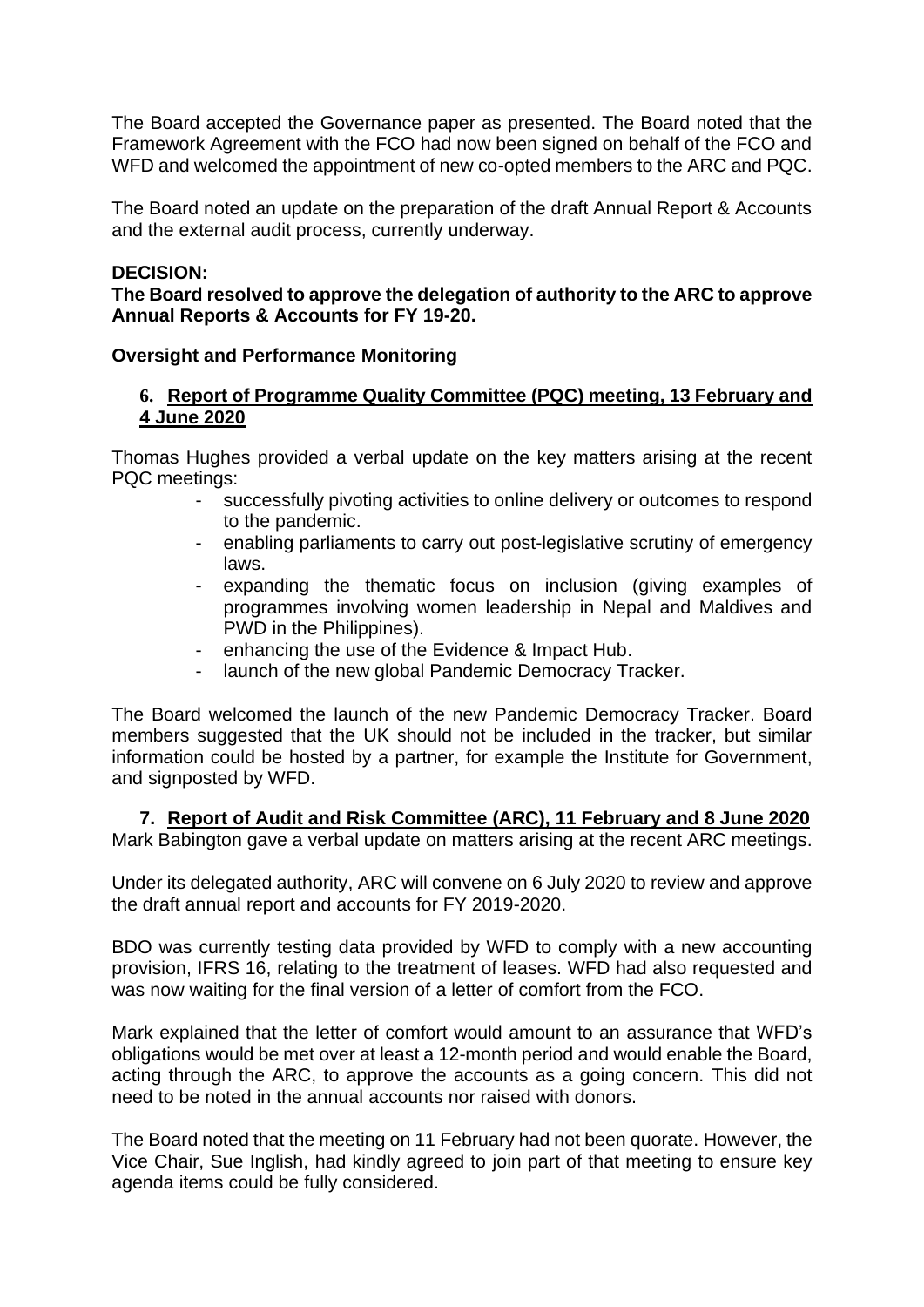A series of internal audit reports had been presented to the ARC at its February and June meetings, together with an annual internal audit opinion. Through these, the ARC had received assurance on the finance system migration, Nigeria Country Office operations, cybersecurity, and business continuity planning.

# 8. **Report of the People Committee, 3 February 2020**

Patrick Grady gave a verbal update on matters arising at the recent People Committee meeting.

The People Committee had identified a prospective co-opted member with expertise in HR at the FCO, but COVID-19 had delayed these discussions. The Committee would continue to seek to secure safeguarding expertise.

At its meeting, the People Committee had re-emphasised its role and availability to act as a sounding board to any member of staff who wished to raise a concern about Management. This would not involve the committee becoming a formal part of the HR appeal process for grievances or disciplinary matters. This did not reflect any increase in staff complaints.

The Board endorsed the People Committee's intention to secure safeguarding expertise for the Committee as this could provide a focal point for staff and greater assurance to the audit on code of conduct.

The CEO raised a separate point related to the Multi-Party Office (MPO), which coordinates programming by, and represents, the smaller parties represented in the House of Commons. WFD had started discussions with the Head of the MPO to explore opportunities to improve the current structure and support for the MPO. This would involve bringing the MPO in-house as a hosted programme office, overseen by a new Steering Group of consortium members, chaired by Christine Jardine MP, and supported more directly by WFD.

Discussions between WFD and the Head of the MPO were positive and ongoing. Chris advised that the WFD was developing a transition plan and that the two staff members of the MPO would be fully consulted as part of the process, including through a formal process required by the legal rules on business transfers. A tentative transfer date of 1 October 2020 had been proposed.

The Board welcomed the proposal and requested a more comprehensive briefing at the September meeting.

## **ACTIONS:**

- **People Committee to continue efforts to secure a co-opted HR specialist from the FCO and a safeguarding specialist to the People Committee.**
- **Management to consult with the Vice Chair and People Committee Chair on options to ensure that the Board is able to champion safeguarding and receive regular assurance.**
- **Management to provide a briefing at the next Board meeting on the plans to change the structure and support for the MPO.**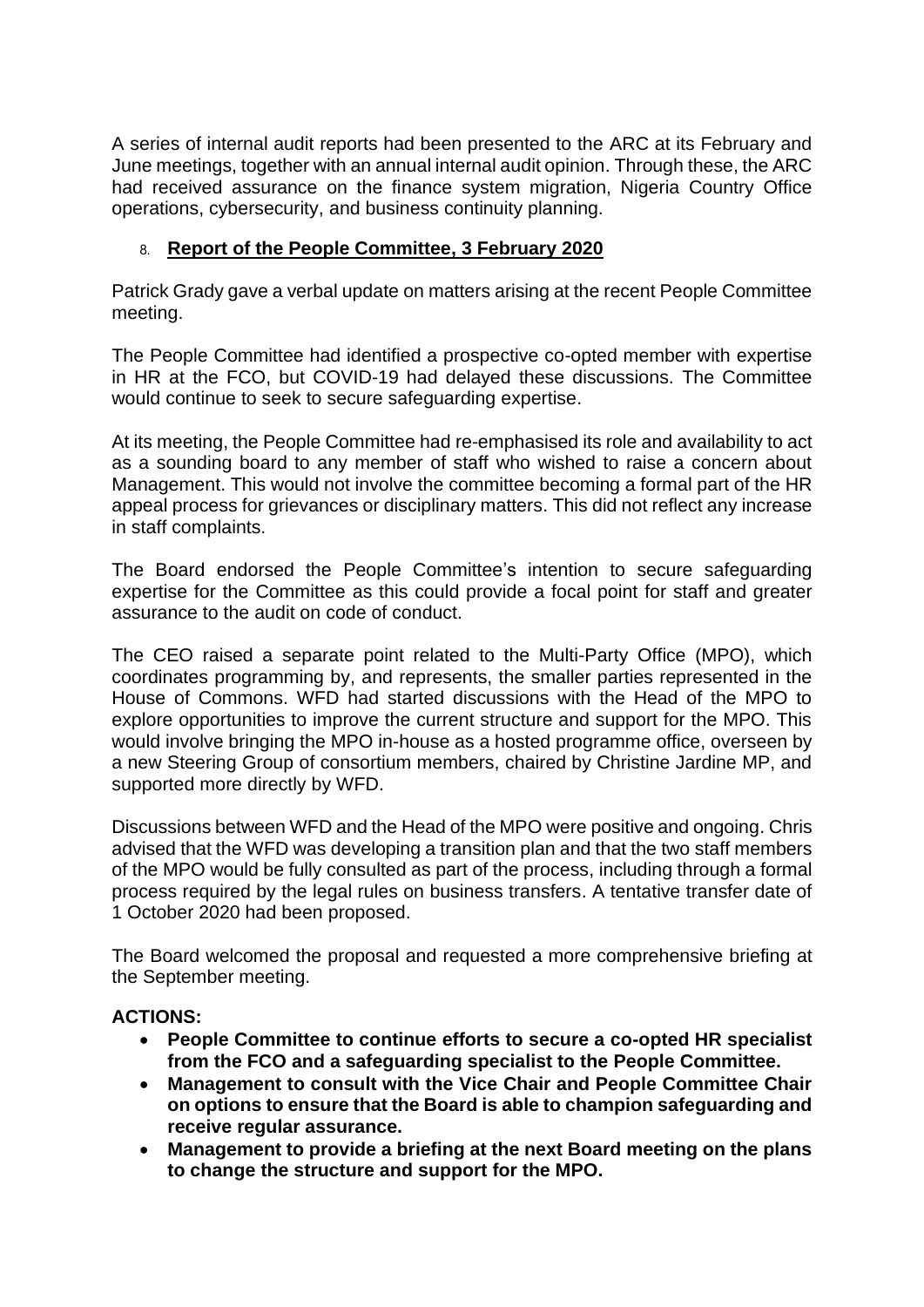# **9. Quarterly Progress Report**

The performance information in the Board Progress Report and the Key Deliverables and KPIs (Doc 4) and the updated Corporate Risk Register including commentary paper and update on safeguarding (docs 5a and 5b) were accepted by the Board as presented.

The Board noted that, since the last Board meeting, Management had been focused on three key risks: the funding outlook for the short and long term; safeguarding; and safety and security of staff and, in particular, implementation of WFD's Pandemic Response Plan designed to protect staff and partners.

# **10.Communications Plan and Board Engagement**

Fulvio Menghini presented item (doc 6).

Highlights included the launch of Pandemic Democracy Tracker and a series of online thematic events designed to raise awareness and forge partnerships.

Fulvio asked Board members to participate in or contribute to a series of thematic events:

- June Richard and Rushanara to lead an online discussion on democracy and trade in their capacity as trade envoys, chaired by CEO.
- September launch the UK Elections Hub.
- October support democratic governance across the world.<br>- November promote data. technology and civic space.
- November promote data, technology and civic space.

Fulvio asked that Governors share digital comms through their own channels, raise the WFD cause in Parliament, recruit other MPs for WFD activities, contribute more op-eds and help reform APPG at Westminster.

The Board thanked Fulvio and asked that he engage with each Governor.

The Chair reminded Governors to do everything they could to help promote global democracy, such as talking about their own first-hand experiences of overseeing WFD projects.

## **ACTIONS:**

- **Board members to send feedback and suggestions for communication and engagement opportunities directly to Fulvio.**
- **Management to make arrangements for a Board away day on 10 September 2020, subject to COVID-19 considerations.**

## **AOB**

The CEO advised that WFD has been notified by the Cabinet Office of a requirement to conduct an appraisal process for Governors. The Board noted that Chris is liaising with the FCO on this as it is keen to see a consistent process for ALB Boards.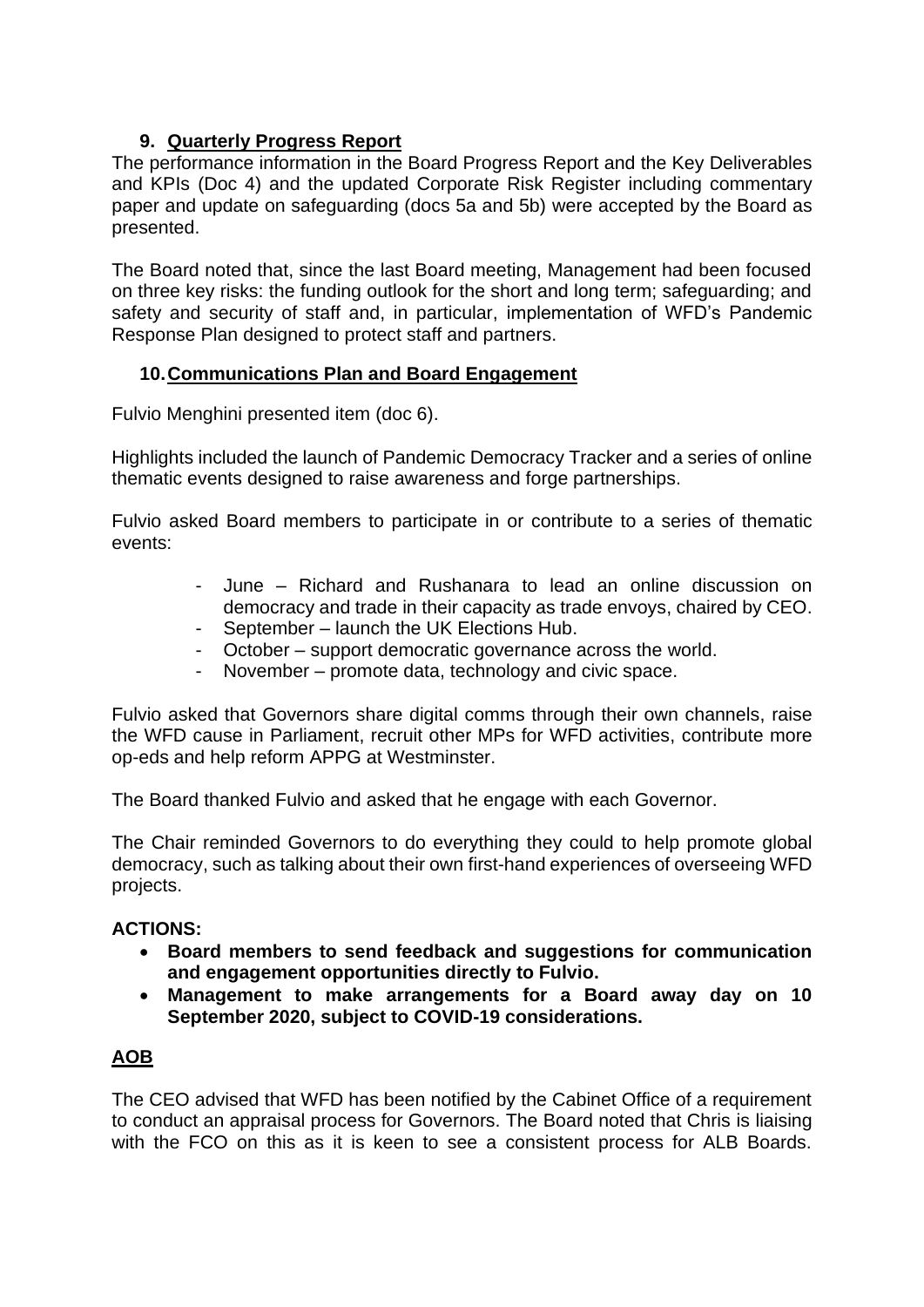Management will engage with Board members on this process prior to the next Board meeting.

# **Date of the next meetings:**

10 September 2020 – away day 26 November 2020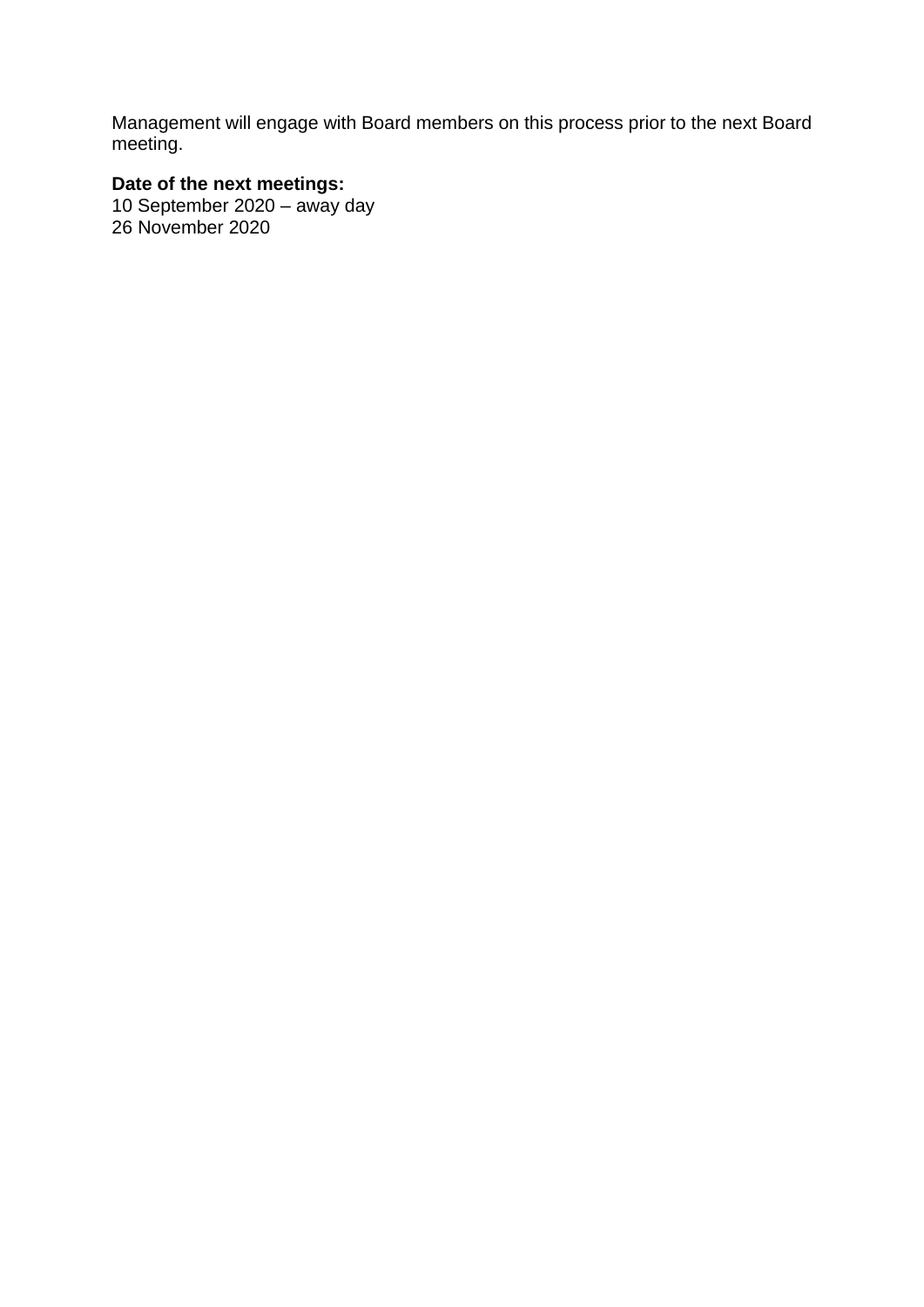

**The Westminster Foundation for Democracy Limited** Company number: 2693163 

## **Minutes of Meeting of Board of Governors of Westminster Foundation for Democracy, on 26 November 2020**

Meeting VIA ZOOM: 9:30-11.15am.

| <b>Present:</b> | Richard Graham MP (Chair)<br>Rushanara Ali MP (Vice Chair)<br>Sue Inglish (Vice Chair)<br><b>Christine Jardine MP</b><br>Mark Babington<br><b>Patrick Grady MP</b><br><b>Thomas Hughes</b><br><b>Simon Walker</b> |
|-----------------|-------------------------------------------------------------------------------------------------------------------------------------------------------------------------------------------------------------------|
|                 | Anthony Smith (ex-officio, CEO)                                                                                                                                                                                   |

**In attendance:** Chris Lane (Company Secretary) Joyti Mackintosh (Finance Director)

#### **1. Apologies**

The Board noted apologies from new Board member the Rt Hon Maria Miller MP and Louise Collings (ex-officio, Finance) who is on maternity leave.

The meeting was quorate.

#### **2. Declarations of interest**

None were raised.

#### **3. Minutes and matters arising**

The Chair welcomed Board members to the meeting and noted the Foreign Secretary's recent announcement about the proposed temporary adjustment to the ODA target, reducing it from 0.7% to 0.5% of GNI, as set out in the International Development (Official Development Assistance Target) Act 2015. The Chair advised that Board members should be reassured that open societies, including strong democratic institutions, remains a priority for the Government.

The Board noted that all outstanding actions have been completed or will be covered in the agenda for this meeting, other than Action point 10 from the Board meeting on 27 February 2020, which will be tabled at the February Board meeting.

The Board approved the minutes of the meeting held on 10 September 2020.

#### **4. CEO's Report**

The CEO summarised the highlights of his written report.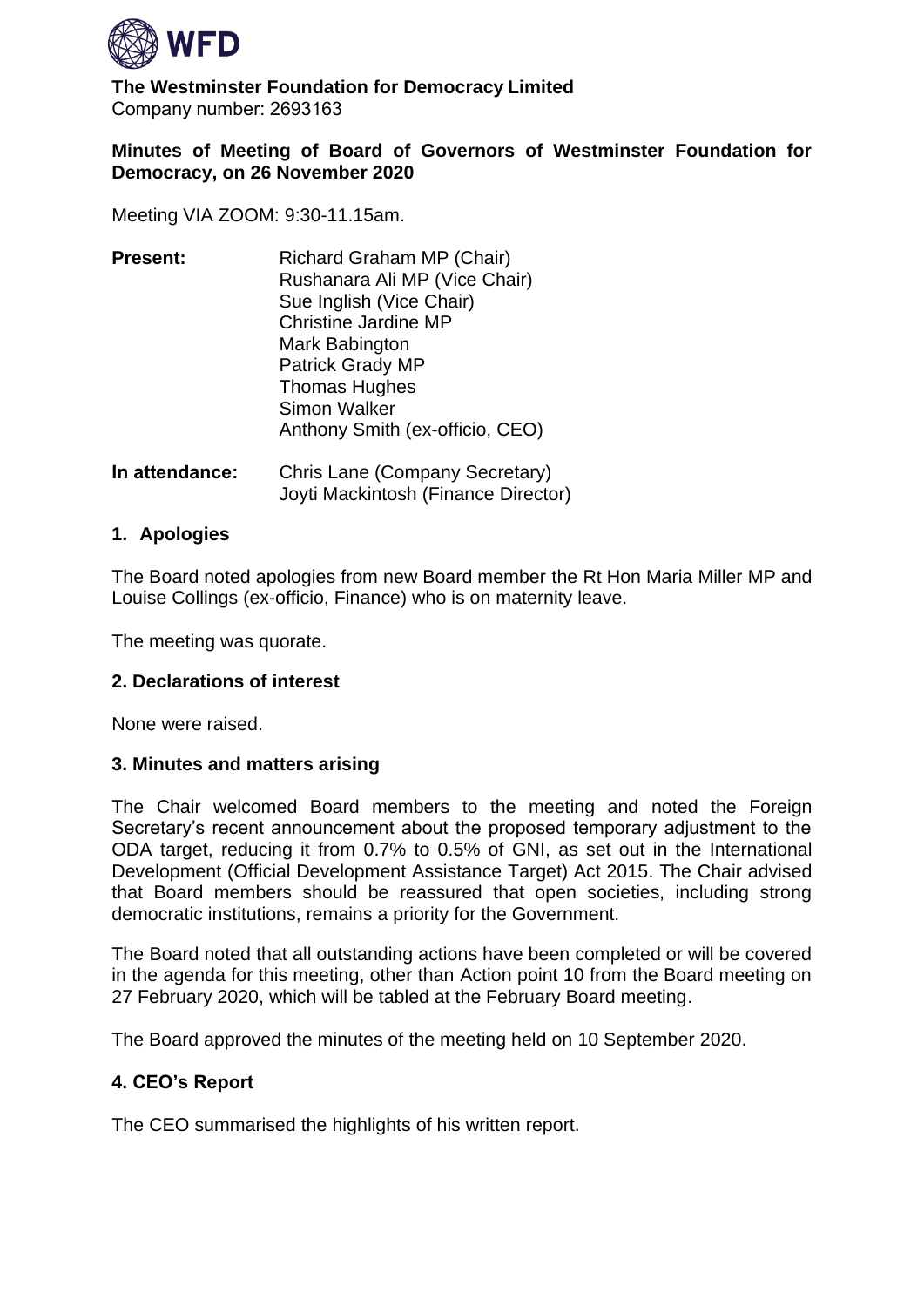

Company number: 2693163 

In close consultation with the Government Property Agency and FCDO, WFD proposes to move its head office from Artillery Row to 22-26 Whitehall. WFD has provisionally agreed, subject to contract, to occupy a suite of seven rooms, which Management has viewed and are satisfactory from a cost and technological point of view. This move process will start in Q4 and complete by late March 2021 when WFD's current leases expire. The new space will be deployed as part of new agile working practices to reflect the shifts in culture and patterns of work due to COVID-19. The CEO confirmed that whilst WFD will be expected to contribute to a share of building rent and costs, there would be a material saving in accommodation costs for WFD.

The Board noted that the emerging outcome of the Annual Review of the ex-DFID Inclusive and Accountable Politics (IAP) programme looks very positive for WFD.

## **5. Governance Report**

The Board noted the Company Secretary's report and the update on the terms of office of current Board members which expire in 2021. The Board hoped that the current vacancy for a second Labour Party Governor would be filled soon.

The Board ratified the appointments of Alison Fowler and Jennifer Kelly as co-opted members to the People Committee. The Board acknowledged that the membership of the ARC would benefit from an additional Governor.

The Board endorsed the proposal for the CEO's annual performance management process, save that the Chair confirmed that his office would coordinate the collation of anonymised feedback directly from the Chief Executive's direct reports.

**Action: Company Secretary to share relevant contact details of the Chief Executive's direct reports with the Chair's office in advance of the next performance cycle in 2021.**

## **6. Committee updates**

## *Programme Quality Committee (PQC) meeting on 12 November 2020*

Thomas advised that the Committee had agreed three priorities: good oversight of the programme performance review process, strategic programming priorities, and assurance on WFD's programme cycle systems. The PQC is also interested in exploring the evolution of WFD's business model.

The Committee was reassured that the majority of WFD's programmes performed well in the most recent quarter. The Committee had noted a small number of programmes of concern, notably the Kyrgyzstan IAP programme (due to political instability and the severe impacts of COVID-19), Ghana and Mozambique IAP programmes (which were being closed-out), and a youth inclusion programme in Nigeria.

Thomas indicated that the Committee had heard presentations on the emerging – and positive – findings of the IAP Annual Review and WFD's environmental democracy thematic work. The Committee believed the latter had made a very impressive start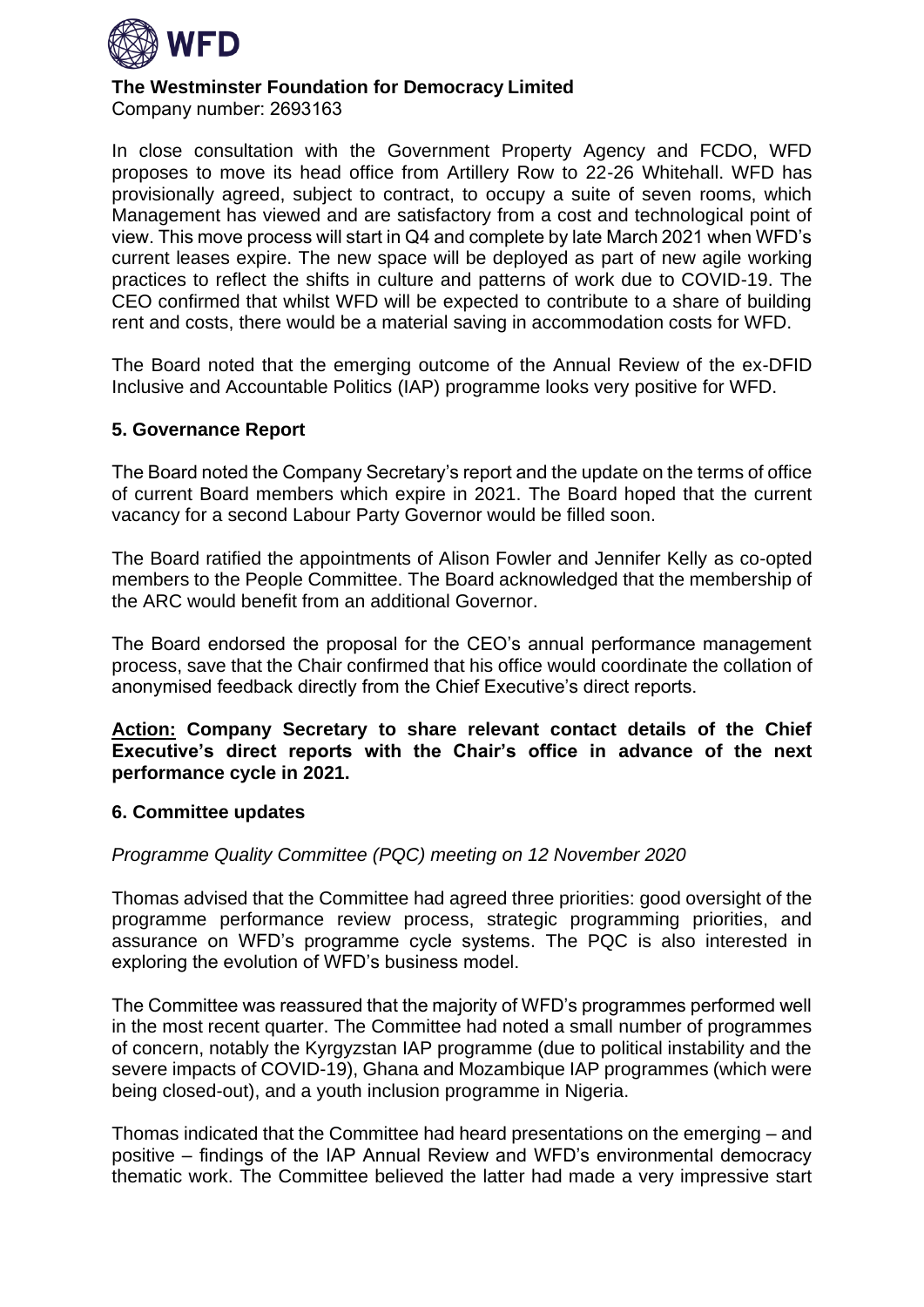

Company number: 2693163 

and potentially had a limited window, in the run-up to COP26, to maximise its relevance and impact.

The Committee recognised the challenges to WFD's pipeline and programmes due to the FCDO/DFID merger and the pandemic, notably barriers to participation by excluded stakeholders and digital or geographic accessibility. There were also opportunities to expand WFD's audiences.

Board members agreed that, with the introduction of a more coherent strategic direction to the UK's international policy next year, there is a good opportunity for WFD to develop its strategic approach. Board members indicated that this should demonstrate the value of its programmes both to the UK's Open Societies agenda and to partner countries and prioritising the kinds of countries where WFD should focus its efforts.

#### *People Committee meeting on 6 November 2020*

Patrick reported that the People Committee had held a very productive meeting in November, joined by two new, first-class, co-opted members. The Committee had discussed the London office and the development of new agile working practices. It had also reviewed Management's approach to this year's pay award and heard about encouraging progress on the gender pay gap.

The Committee had reviewed the proposed arrangements for the CEO's performance management and spent some time discussing how best to ensure safety in a digital context.

Patrick indicated that he was very pleased with how the Committee's recently, expanded terms of reference and membership are bedding down. The Committee benefited from the participation of WFD's Union representatives.

## *Audit and Risk Committee (ARC) meeting on 16 November 2020*

Mark advised that at its recent meeting the Committee had received a reassuring report from WFD's internal auditors and approved a more focused internal audit plan, including an audit on internal controls. There were no concerns raised from a recent audit on safety and security.

The ARC had reviewed a lessons' learned paper on the most recent external audit process, which highlighted an issue about the design and physical production of the annual report and accounts, which Management will take forward.

The Committee had spent substantial time discussing Management's proposed assumptions for scenario planning for FY21-22. Mark noted that there continues to be significant uncertainty for the next financial year and no certainty for future periods now that the spending review covers only one year. The Board should request confirmation of funding from the FCDO before approving a budget in February and it will require assurances, including a further letter of comfort, from the FCDO before it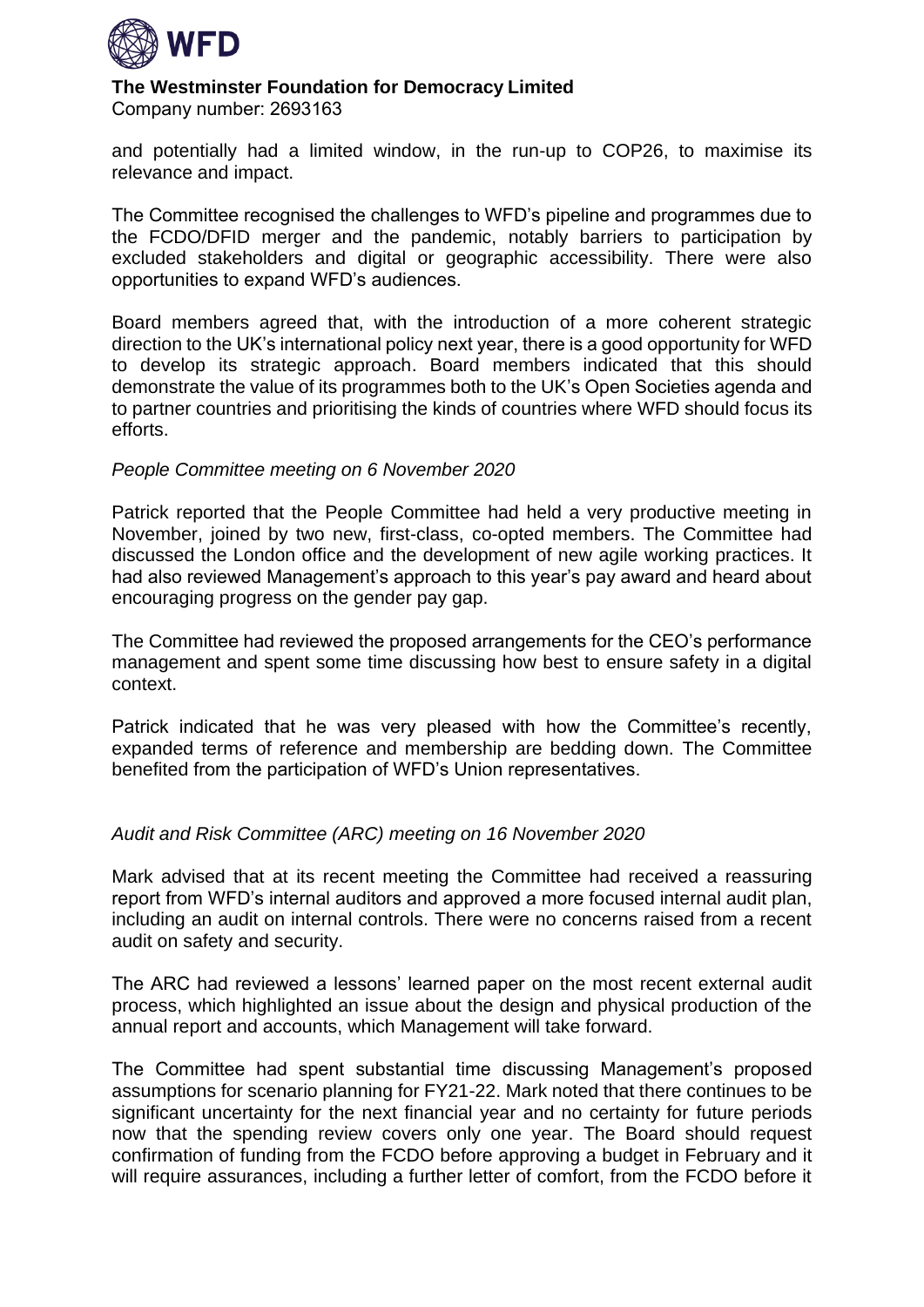

Company number: 2693163 

approves the next annual report and accounts in July. Board members, as company directors, will need to be confident that WFD continues to be a going concern.

The Committee had encouraged Management to make the case to FCDO that without a substantial funding commitment, WFD would not be able to continue to protect its capability to support an expansion of programming required by the Government's Open Societies agenda.

The CEO agreed with the Committee's assessment and confirmed that Management would continue to press the case to FCDO colleagues for the earliest possible notification of an increased WFD's funding allocation for next year. In the meantime, to provide reassurance and retain staff during this uncertain period, Management has reviewed the fixed term contracts for staff and will extend them for an appropriate period. Over time, WFD would also wish to re-build its reserve capacity to rapidly respond to new opportunities and adverse events.

## **6: Quarterly Progress Report and Corporate Risk Register**

The Board accepted Management's Quarterly Progress Report and Corporate Risk Register, as presented, and noted the commentary, including the ongoing Management focus on risks associated with funding and safety and security.

The Board further noted that:

- WFD currently forecasts a £239k deficit for this financial year, which is linked to the 12% in-year reduction in WFD's income from £7.4m to £6.5m and closure costs associated with three country office closure processes.
- Third party income will be lower than budget due to the economic impacts of COVID-19 on our donors.
- Due to the deficit, WFD's reserves level will reduce to £415k by year-end, which is lower than our target reserves level. The reserves are a mix of deferred income and the 'profit' element of contracts.
- The high level 'lines to take' document was well-received and useful.

## **10. Scenario planning for FY 2021-2022**

The Board noted that a first draft of a financial model for the next financial year is being prepared. This covers four scenarios:

- 15% reduction in income
- Comparable income level to FY20-21
- 15% increase in income
- 25% increase in income

Management advised that, from 1 January 2021, WFD could still be eligible for several EU funding instruments, subject to the outcome of the EU seven-year budget process. Management will also be monitoring the potential US funding opportunities that may emerge once the Biden administration is installed in January.

The Board welcomed the ARC's inputs into the scenario planning assumptions and endorsed Management's proposed scenarios.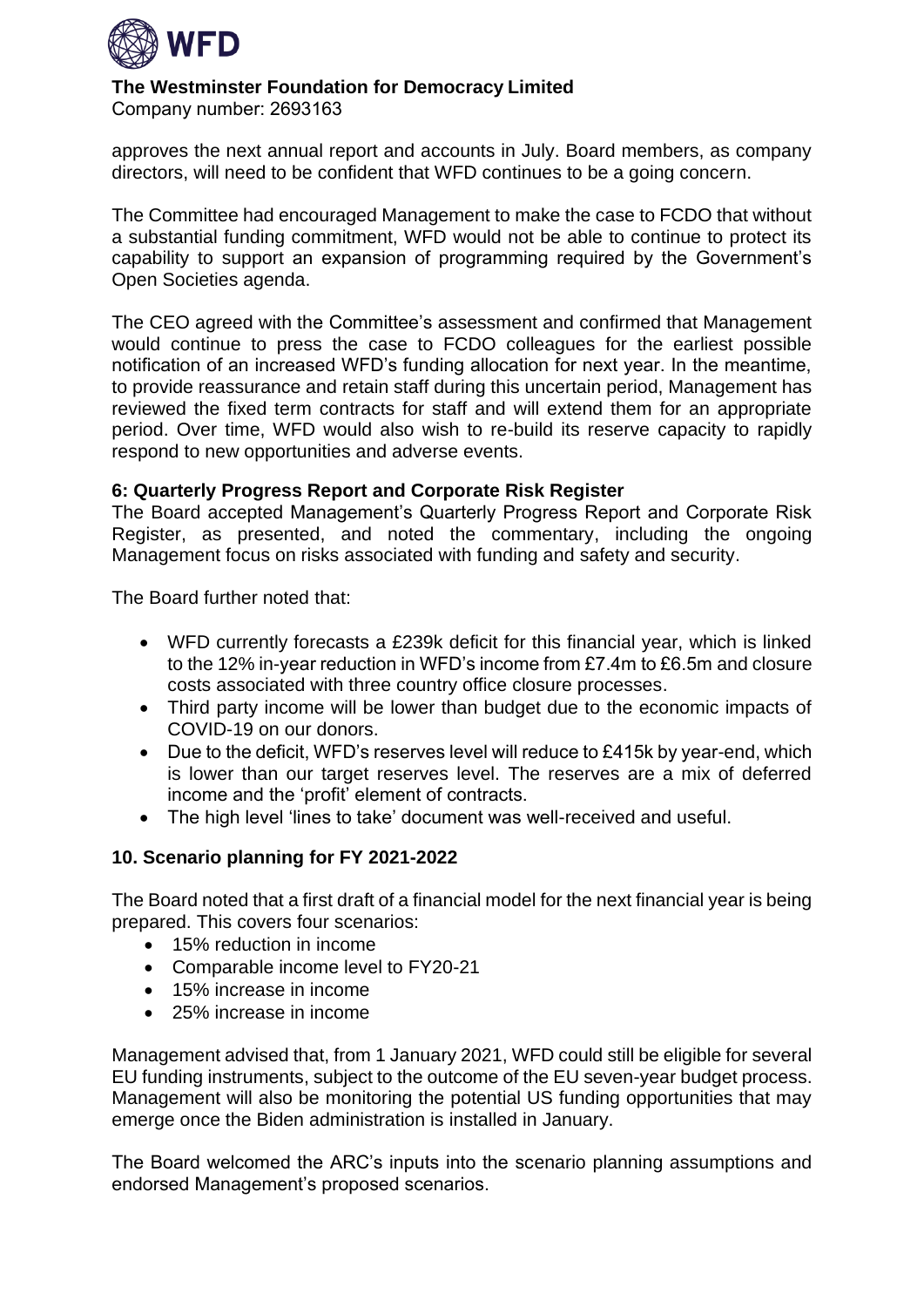

**The Westminster Foundation for Democracy Limited** Company number: 2693163 

## **11. WFD strategy development**

The Board noted Management's proposal to develop a new multi-year strategy in 2021, following the anticipated publication of the Government's Integrated Review.

The Board endorsed the suggested overall timeline for the strategy development process, running from February 2021 with publication in September 2021. The Board welcomed Management's proposal to prepare a short paper and plan for the process, including the engagement points for Board members and FCDO ministers and officials, ready for the February Board meeting.

The Chair suggested a scoping discussion among Board members to kick off the strategic thinking before the end of the calendar year.

#### **Action: Management to arrange an informal session of the Board in December 2020 to discuss the scope and ambition of the new WFD multi-year strategy.**

## **12. AOB**

Board members agreed to provide short video clips to be communicated to WFD staff. Otherwise, there was no other business.

**Action: Management to organise a welcome event for all Board members and Committee members in April 2021, or as soon as possible thereafter considering COVID-19 conditions, in WFD's new London office.** 

The Board noted that the next meeting would be held on 25 February 2021.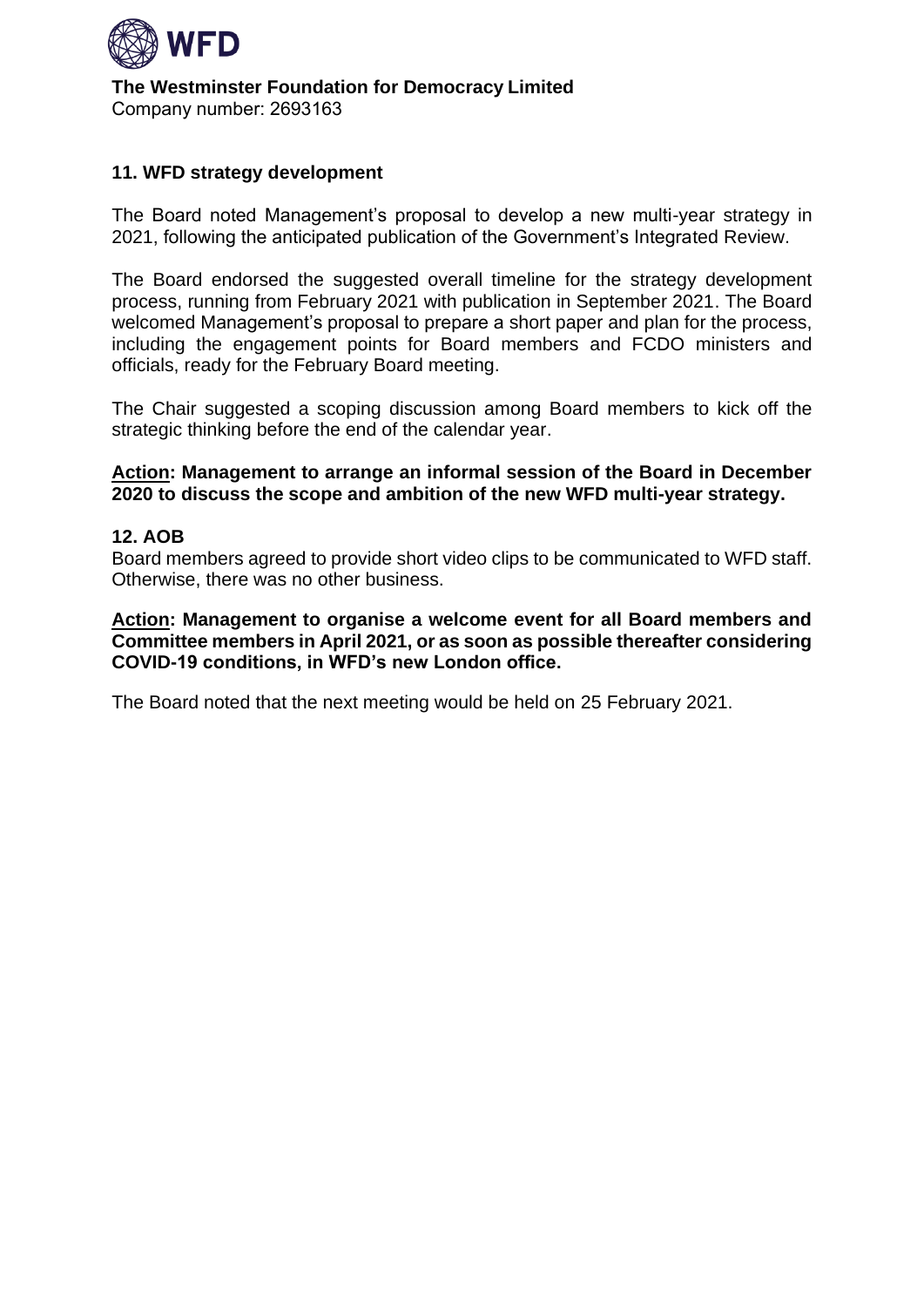

**The Westminster Foundation for Democracy Limited** Company number: 2693163 

## **Minutes of Meeting of Board of Governors of Westminster Foundation for Democracy, on 10 September 2020**

Meeting VIA ZOOM: 9:30-10.45am.

**The meeting preceded the annual Board away day attended by following participants and non-Board members**

- **Present:**      Richard Graham MP (Chair) Rushanara Ali MP (Vice Chair) Sue Inglish (Vice Chair) Christine Jardine MP Mark Babington Patrick Grady MP Anthony Smith (ex-officio, CEO) Thomas Hughes Simon Walker
- **In attendance:** Chris Lane (Company Secretary) Joyti Mackintosh (Finance Director)

## **1. Apologies**

Other than Louise Collings (ex-officio, Finance and now on maternity leave), the Board noted no apologies for absence.

The meeting was quorate.

## **2. Declarations of interest**

None were raised.

#### **3. Minutes and matters arising**

The Board noted that the Foreign Secretary had responded to the Chair's letter advising of the importance of human rights and democracy to the new Foreign, Commonwealth & Development Office ("**FCDO**").

The Board approved the minutes of 18 June 2020 with all actions complete apart from:

**Action point 2:** CEO to circulate, once developed, WFD's proposed submission to the Integrated Review and Spending Review for Board member comments. **Completed and to be discussed in Workshop 1.**

**Action point 3:** People Committee to continue efforts to secure a co-opted HR specialist from the FCO and a safeguarding specialist to the People Committee. 

**Ongoing:** Management is in discussions on the possibility of co-option with Alison Fowler HR and organisational development lead at the FCDO and Jennifer Kelly, head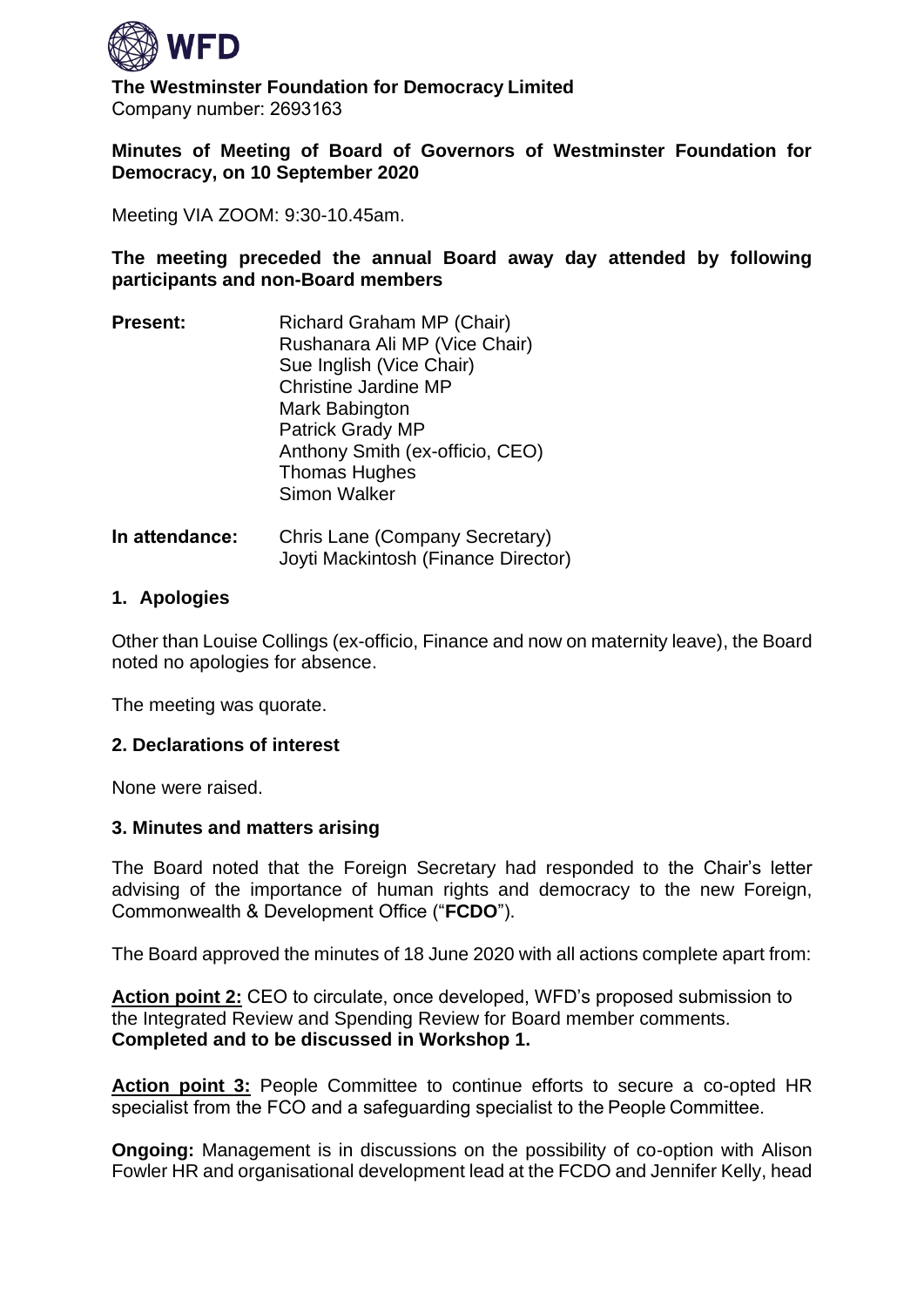

Company number: 2693163 

of International Safeguarding at the Prince's Trust. The Board noted the update and generally endorsed the proposal.

**Action point 4:** Management to consult with the Vice-Chair and People Committee Chair on options to ensure that the Board can champion safeguarding and receive regular assurance. 

**Ongoing and to be discussed in Workshop 3 and at the next People Committee meeting in November 2020.**

**Action point 5:** Management to provide a briefing at the next Board meeting on the plans to change the structure and support for the MPO.

**Ongoing:** The Board noted the update and generally endorsed the proposal. The transition of the Multi-Party Office from hosting by the Office of Jeffrey Donaldson QC MP to hosting by WFD has a scheduled completion date of 1 November 2020.

**Action point 6:** Board members to send feedback and suggestions for communication and engagement opportunities directly to Fulvio.

**Outstanding and to be discussed in Workshop 1.**

## **4. CEO's Report**

The CEO summarised the highlights of his written report.

Following the outcome of the savings exercise, WFD's outlook appears to have stabilised for this financial year but remains uncertain for future periods. WFD will submit evidence to the Integrated Review this week and had supported FCDO to compile evidence for the Spending Review. WFD is seeking to increase the level of ambition for democracy and human rights as part of a new ambitious foreign policy for the UK, which is anticipated to prioritise open societies and open economies. It is expected that the headlines of the Integrated Review will be published in October, with the Spending Review settlement known in November.

Matthew Hedges had been appointed as the new Regional Director for Asia and the Americas. Matthew is a former ambassador to Paraguay and had previously served in Myanmar, Japan, and Iraq. Eveline Demchenko had been appointed head of the Conservative Party Office and Sarah Rooney as head of the Labour Party Office.

As part of its civil estate consolidation strategy, the Cabinet Office has earmarked the WFD office at Artillery Row for closure when its lease expires in March 2021. WFD is researching alternative accommodation, including the civil estate and private leased options, and would report any updates to the Board. The Board agreed that it would be critical to retain office-space for WFD in central London that is appropriate to WFD's needs and status and offered to assist in any way possible.

Four WFD country offices will close in 2020-21 due to a change in the need, demand, or opportunity for further programming, namely Mozambique, Ghana, Uzbekistan, and Kosovo. WFD continues to monitor the sustainability of all its country offices and has procedures in place to manage the closure process.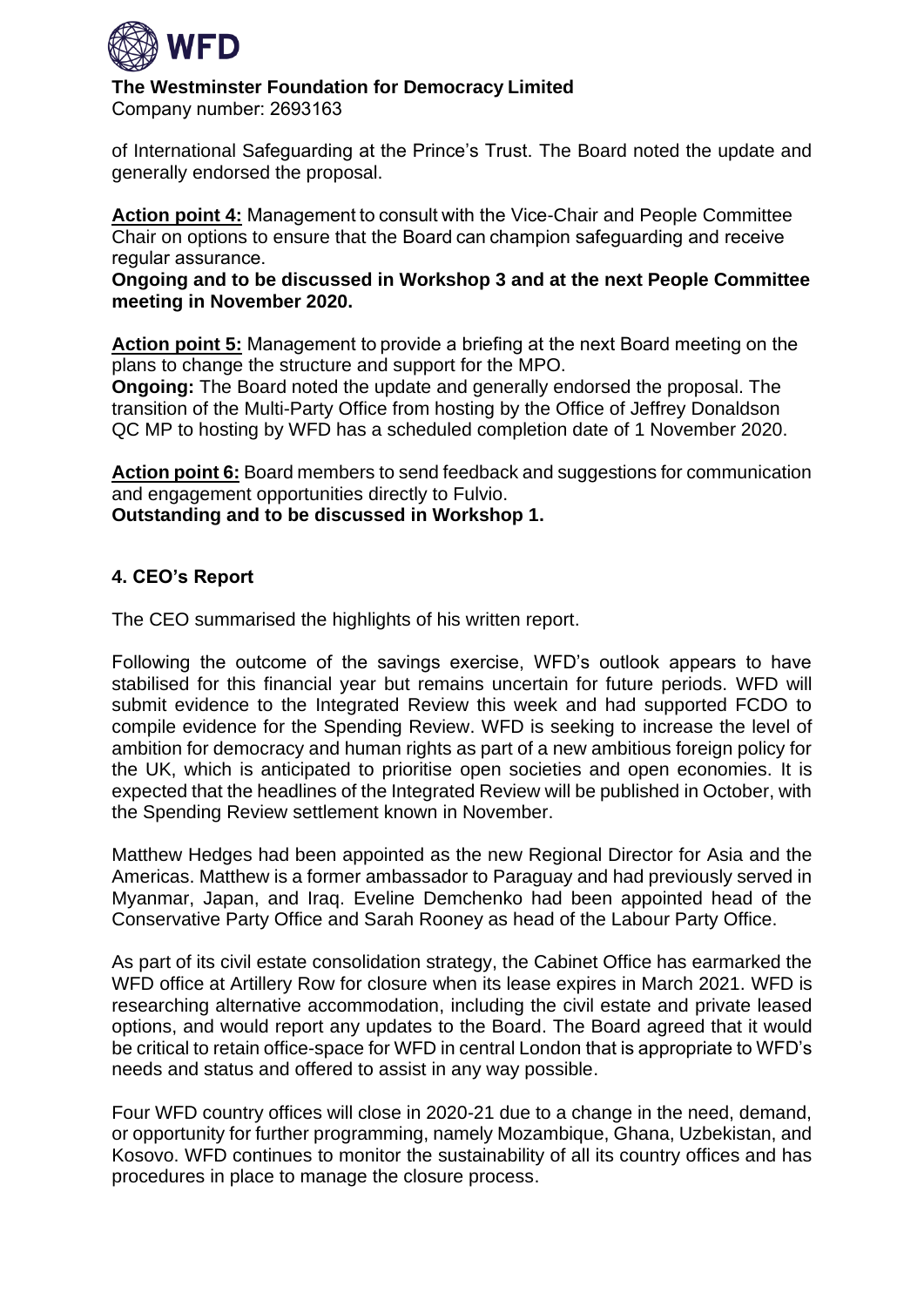

Whilst noting that democratic change is a long-term process, stimulated and sustained by a range of internal and external factors, Board members indicated that it would be useful to have access to a distillation of relevant case studies that demonstrate the impact of WFD's contributions to democracy support.

## **ACTIONS**:

- **Management to provide an update on London accommodation proposals at the next Board meeting on 26 November 2020.**
- **Management to create a briefing document for Board members which includes a digest of case studies demonstrating examples of WFD's relevance and impact.**

## **5. Committee updates**

## *Programme Quality Committee (PQC) meeting on 3 September 2020*

Thomas advised that the PQC continues to provide a quality assurance role in scrutinising programme delivery and impact. The PQC will pay close attention, over the coming months, to the process to close country offices.

Committee members intend to participate in a mini retreat to discuss the useful role the PQC can play in overseeing performance and strategy.

## *Audit and Risk Committee (ARC) meeting on 7 September 2020*

Mark advised that the NAO audit had now been completed and the Annual Report & Accounts for FY19-20 has been approved and will be laid before Parliament today.

The ARC endorsed Management's decision to extend the current term of the Internal Auditors, Crowe LLP, for an additional year. A revised internal audit programme for FY20-21 will now span two financial years and focus on providing critical assurance for the Board and Accounting Officer.

The ARC had considered the outcome of the savings exercise and revised income and expenditure projections for this financial year. Mark suggested that the ARC would play a closer role in reviewing the draw down from reserves in the current financial year. The ARC has asked Management to provide a detailed analysis of the financial implications of the reduction of overall funding to programming and closure of offices in the current financial year and to start work to plan for different scenarios in the next financial year, including the sustainability of WFD's geographic footprint.

## **6: Quarterly Progress Report and Corporate Risk Register**

The Board accepted Management's Quarterly Progress Report and Corporate Risk Register, as presented, and noted the commentary.

The Board further noted that: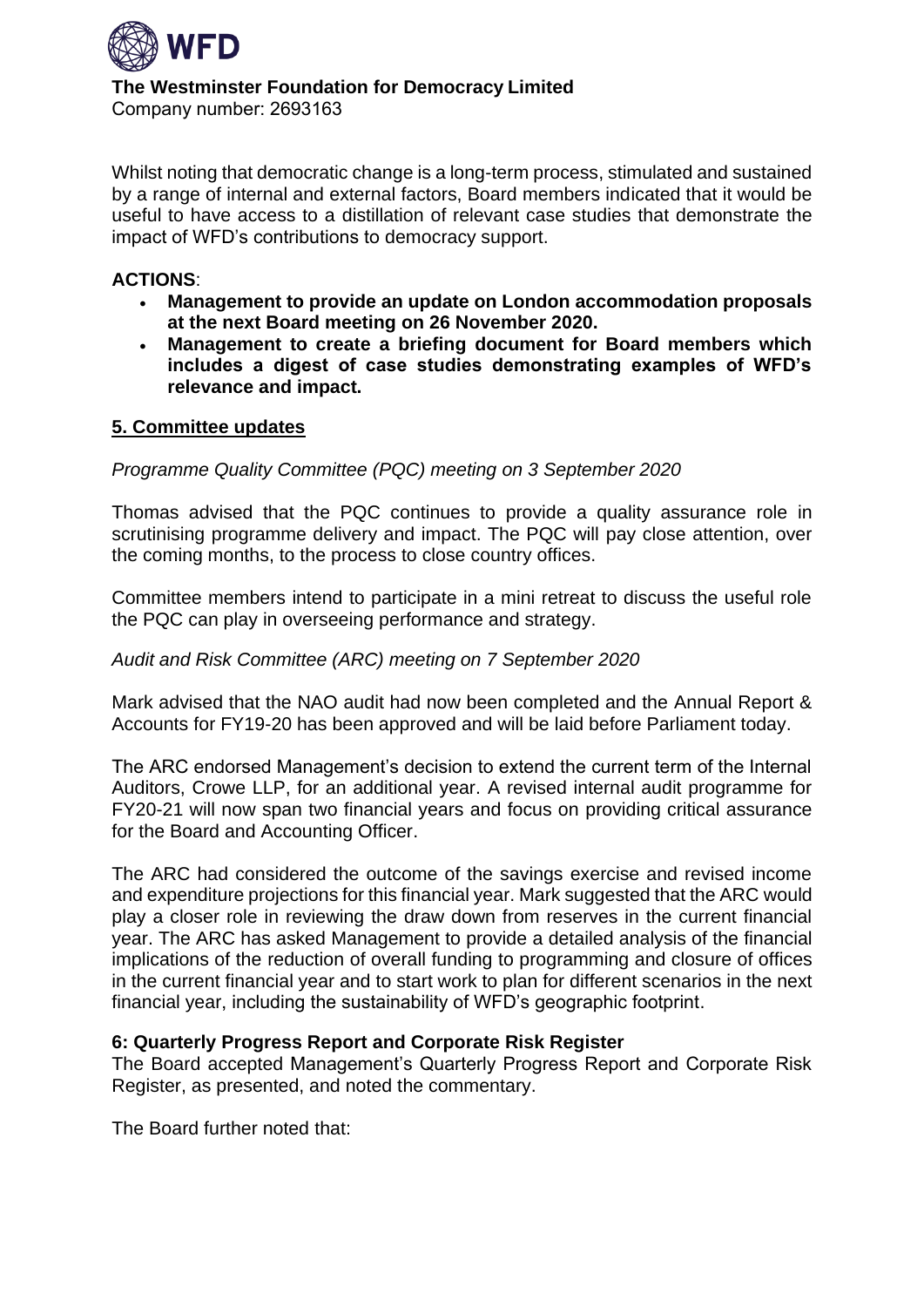

Company number: 2693163 

- The Chair's recommendation for Finance Director Joyti Mackintosh's appointment as an ex-officio member of the Board had been submitted to the Foreign Secretary. Joyti would substitute Louise Collings. The recommendation to re-appoint Thomas Hughes and Sue Inglish for a full three-year term had also been submitted to the Foreign Secretary. Management expects to hear an update on progress at its quarterly meeting with the FCDO on 14 September.
- Whilst its priority continues to be the protection of staff and partners, WFD's Pandemic Response Plan has evolved. This will seek to achieve a better balance with the need to continue to create value, engage effectively with our stakeholders, and maintain operational delivery. The London office has reopened as a COVID-secure space to work. The initial decision to re-open a country office, following lockdown, will be taken by the Country Representative, in consultation with the Regional Director and the Director of Operations, with flexibility to adapt to changing public health conditions. Face-to-face events and activities will be possible if conditions allow and WFD safety standards can be applied.
- The other key risks Management is focused on are funding and IT security.

## **7. Revised Budget for FY 2020-2021**

The Board noted that WFD had been asked to make in-year savings of 15% to 20% in relation to its FCO grant-in-aid and DFID accountable grant. This is due to the contracting in Gross National Income and the corresponding fall in the value of the 0.7% commitment to ODA. In addition, WFD was projecting a deficit of £377k due to emerging reductions in forecast third party income amounting to £1.2m.

Following detailed discussions, and a comprehensive savings exercise, FCO and DFID agreed to an in-year reduction amounting to 11% or £845k of the combined value of these two grants  $(E7.4m)$ . The package also involves utilising £250k of WFD's reserves, from the current total of £710k. The reductions involve difficult cuts to programme activity and corporate support budgets but avoid additional office closures or redundancies. A revised budget was presented on this basis.

In response to queries raised by Board members on WFD's legal obligations and the impact of the proposed use of reserves on future periods, Joyti advised that the utilisation of the reserves was proportionate and would stabilise WFD for this year and leave it able to deliver on its legal commitments to donors and staff. There was no certainty on the outlook for future periods and, following the Integrated Review and Spending Review, Management and the Board would need to consider a strategy, plan, and budget that was appropriate for future periods. Mark confirmed that he and the ARC had reviewed the revised projections and were satisfied that the revised budget was appropriate.

The Board approved the revised budget, which now forecasts income of £16.6m for this financial year.

## **8. AOB**

There was no other business.